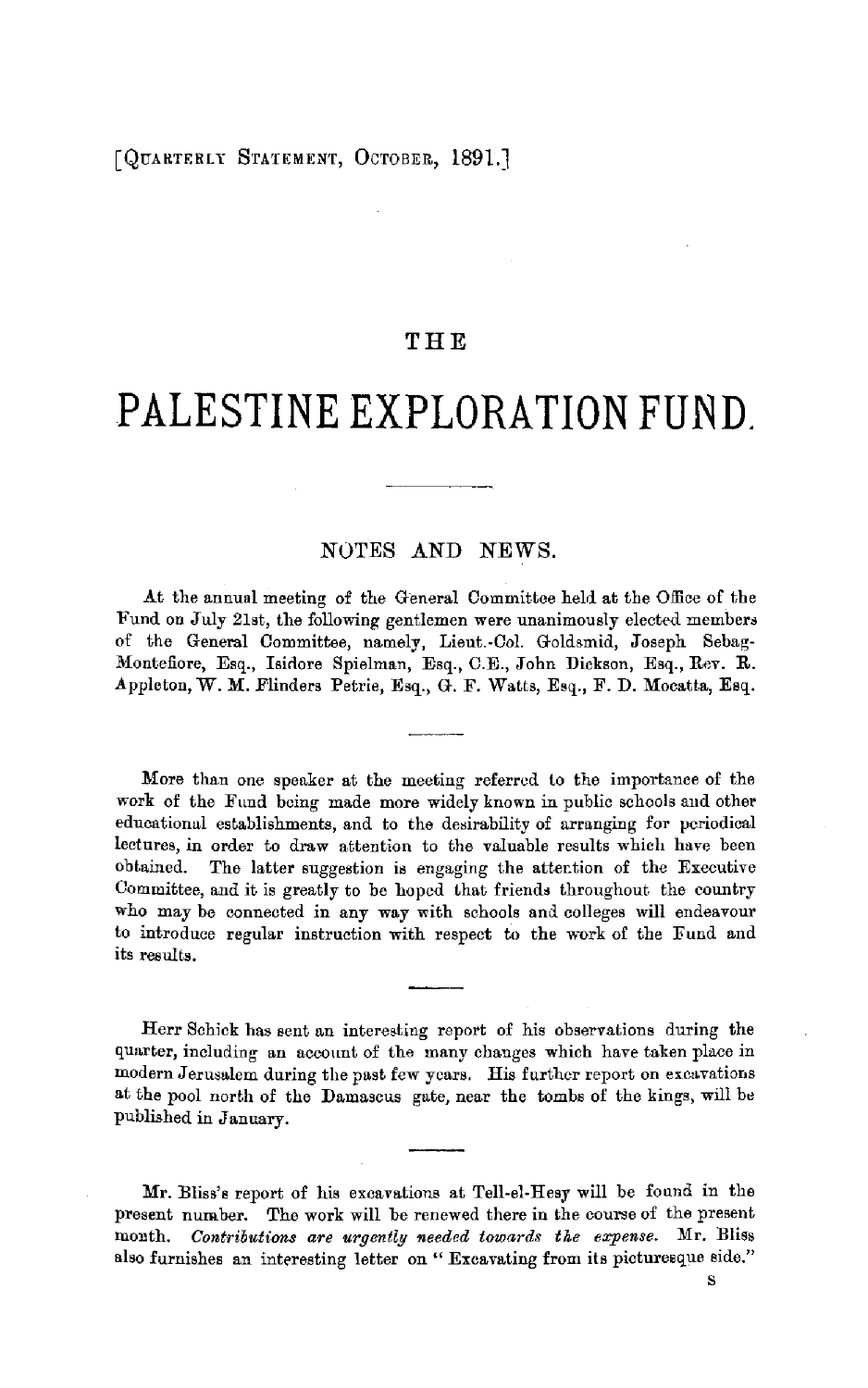The museum of the Fund, at 24, Hanover Square, is now open to subscribers between the honrs of 10 a.m. and 5 p.m., except on Saturdays, when it closes at 2 p.m.

**Mr.** G. R. Lees writes that the tombs mentioned at page 89 of the *Quarterly Statement* for April last as being " 350 yards north of Damascus Gate," are situated "850 yards north of the so-called tombs of the kings." Mr. Schick has noted in his report that the tombs are numbered 29 on the plan in the Jerusalem volume of the Memoirs, page 343. The squeezes from ossuaries reported on at page 241 of the July number were those sent home by Mr. Lees.

The Committee will be glad to receive donations of Books to the Library of the Fund, which already contains many works of great value relating to Palestine and the Holy Land.

It may be well to mention that plans and photographs alluded to in the reports from Jerusalem and elsewhere cannot all be published, but all are preserved in the offices of the Fund, where they may be seen by subscribers.

The first volume of the "Survey of Eastern Palestine," by Major Conder, has been issued to subscribers. It is accompanied by a map of the portion of country surveyed, special plans, and upwards of 350 drawings of ruins, tombs, dolmens, stone circles, inscriptions, &c. The edition is limited to 500. The first 250 subscribers pay seven guineas for the three volumes ; subscribers to the " Survey of Western Palestine" are privileged to have the volumes for this sum. The price will be raised, after 250 names are received, to twelve guineas. The Committee are pledged never to let any *copies be subscribed for under the sum of seven guineas.* Mr. A. P. Watt, 2, Paternoster Square, is the Sole Agent. The attention of intending subscribers is directed to the announcement after Maps and before Contents of this number.

Mr. H. Chichester Hart's " Fauna and Flora of Sinai, Petra, and the Wady 'Arabah" has been completed and sent out to subscribers.

The Rev. Prof. Theodore F. Wright, Ph.D., of Cambridge, Mass., U.S., has been appointed by the Executive Committee, Lecturer and Honorary General Secretary for the Fund in the United States.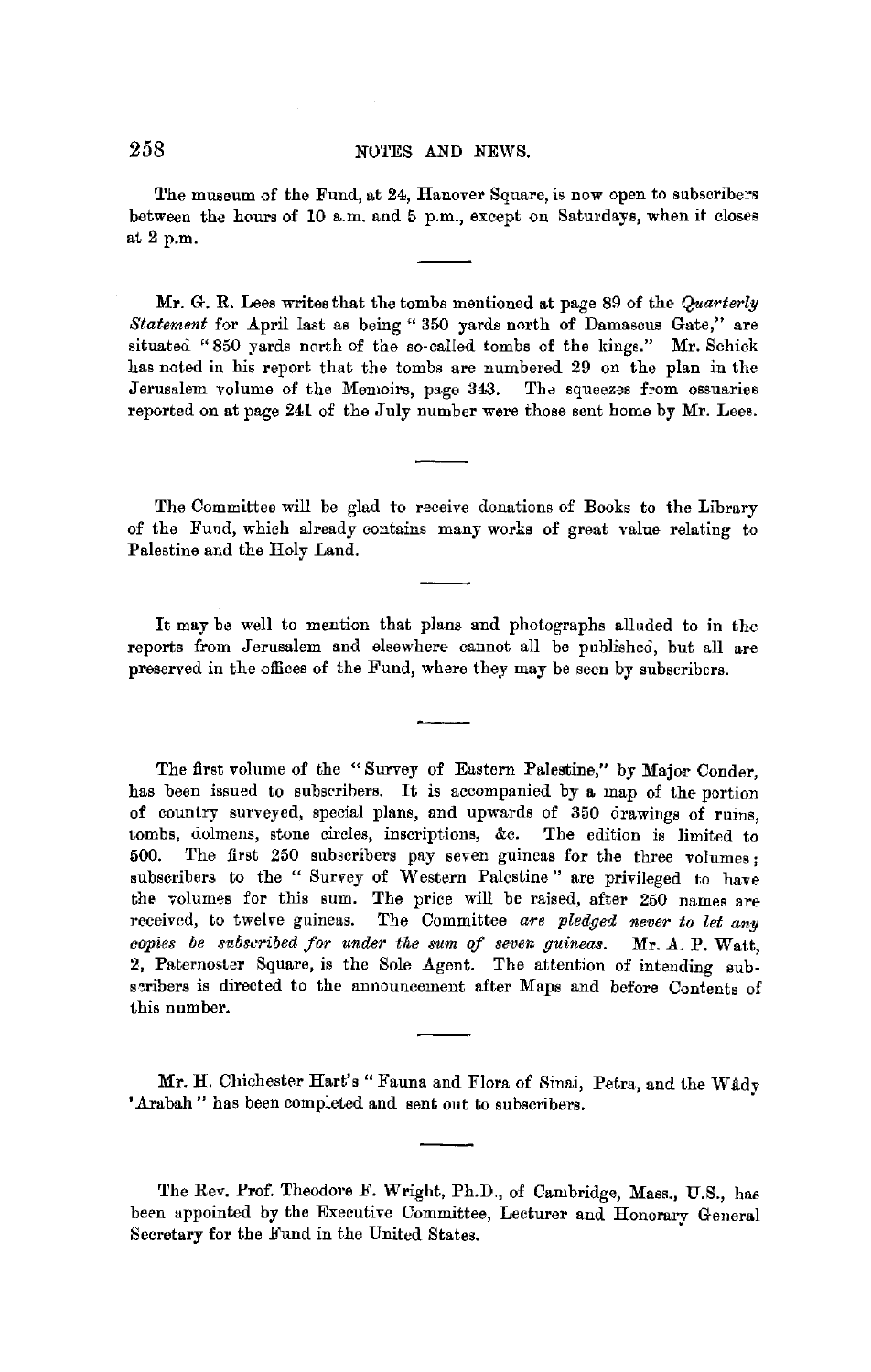The following gentlemen have kindly consented to act as Honorary Local **Secretaries** :.

Rev. F. C. Norton, Ditcbling Vicarage, Sussex.

Rev. Camden M. Cobern, Ph.D., 309, S. Warren Avenue, Sagnion Michigan, U.S.A.

The books now contained in the Society's publications comprise an amount of information on Palestine, and on the researches conducted in the country. which can be found in no other publications. It must never be forgotten that no single traveller, however well equipped by previous knowledge, ran compete with a scientific body of explorers, instructed in the periods required, and provided with all the instruments necessary for carrying out their work. The books are the following *(the whole set* **(1** *to* 15) *ean be obtained by subseribers to the Fund by application to the Head Office only (24, Hanover Square, W.), for* £3 *0s. 0d., carriage paid to any part in the United Kingdom only):-*

By Major Conder, R.E.-

- (1) "Tent Work in Palestine," $-A$  popular account of the Survey of Western Palestine, freely illustrated by drawings made by the author himself. This is not a dry record of the sepulchres, or a descriptive catalogue of ruins, springs, and valleys, but a continuous narmtive full of observations upon the manners and customs of the people, the Biblical associations of the sites, the Holy City and its memories, and is based upon a six years' experience **in** the country itself. No other modern traveller has enjoyed the same advantages as Major Conder, or has used his opportunities to better purpose.
- (2) "Heth and Moab."-Under this title Major Conder provides a narrative, as bright and as full of interest as "Tent Work," of the expedition for the *Survey of Eastern Palestine*. How the party began by a flying visit to North Syria., iu order to discover the Holy City-Xadesh-of the children of Heth; how they fared across the Jordan, and what discoveries they made there, will be found in this volume.
- (3) Major Conder's "Syrian Stone Lore."-This volume, the least known of Major Conder's works, is, perhaps, the most valuable. It attempts a task never before approached-the reconstruction of Palestine from its monuments. It shows what we should know of Syria if there were no Bible, and it illustrates the Bible from the monuments.
- (4) Major Conder's "Altaic Inscriptions."-This book is an attempt to read the Hittite Inscriptions. The author has seen no reason to change his views since the publication of the work.
- (5) Professor Hull's "Mount Seir."-This is a popular account of the Geological Expedition conducted by Professor Hull for tbe Committee of the Palestine Fund. The part which deals with the Valley of Arabah will be found entirely new and interesting.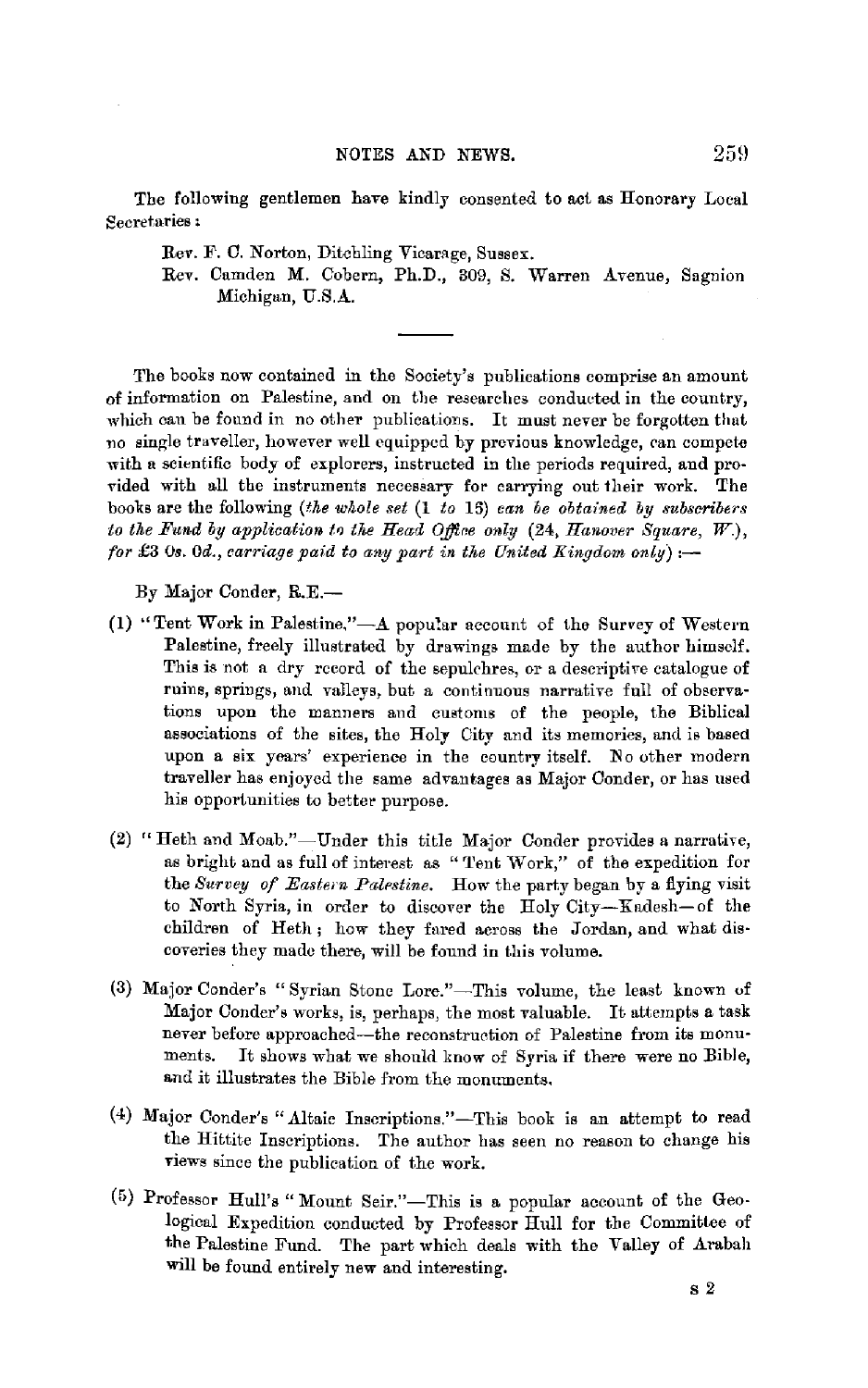- (6) Herr Schumacher's "Across the Jordan."
- (7) Herr Schumacher's "Jaulân."-These two books must be taken in continuation of Major Condcr's works issued as instalments of the "Survey of Eastern Palestine." They are full of drawings, sketches, and plans, and contain many valuable remarks upon manners and customs.
- (8) "The Memoirs of Twenty-one Years' Work."-This work is a popular account of the researches conducted by the Society during the past twenty-one years of its existence. It will be found not only valuable in itself as an interesting work, but also as a book of reference, and especially useful in order to show what has been doing, and is still doing, by this Society.
- (9) Herr Schumacher's" Kh. Fahil." The ancient Pella, the first retreat of the Christians ; with map and illustrations.
- (10) Names and Places in the Old and New Testament and Apocrypha, with their modern identifications, with reference to Josephus, the Memoirs, and *Quarterly Statements.*
- (11) Besant and Palmer's "History of Jerusalem."-The "History of Jerusalem," which was originally published in 1871, and has long been completely out of print, covers a period and is compiled from materials not included in any other work, though some of the contents have been plundered by later works on the same subject. It begins with the siege by Titus and continues to the fourteenth century, including the Early Christian period, the Moslem invasion, the Mediaval pilgrims, the Mohammedan pilgrims, the Crusades, the Latin Kingdom, the victorious career of Saladin, the Crusade of Children, and many other little-known episodes in the history of the city and the country.
- (12) Northern 'Ajlûn "Within the Decapolis," by Herr Schumacher.

By Henry A. Harper-

(\;,) "The Bible and Modern Discoveries,"-This work, written by a Member of the Executive Committee of the Palestine Exploration Fund, is an endeavour to present in a simple and popular, but yet a connected form, the Biblical results of 22 years' work of the Palestine Exploration Fund. The writer has also availed himself of the discoveries made by the American Expeditions and the Egyptian Exploration Fund, as well as discoveries of interest made hy independent travellers.

The Bible story, from the call of Abraham to the Captivity, is taken, and details given of the light thrown by modern research on the sacred annals. Eastern customs and modes of thought are explained whenever the writer thought that they illustrated the text. This plain and simple method has never before been adopted in dealing with modern discovery.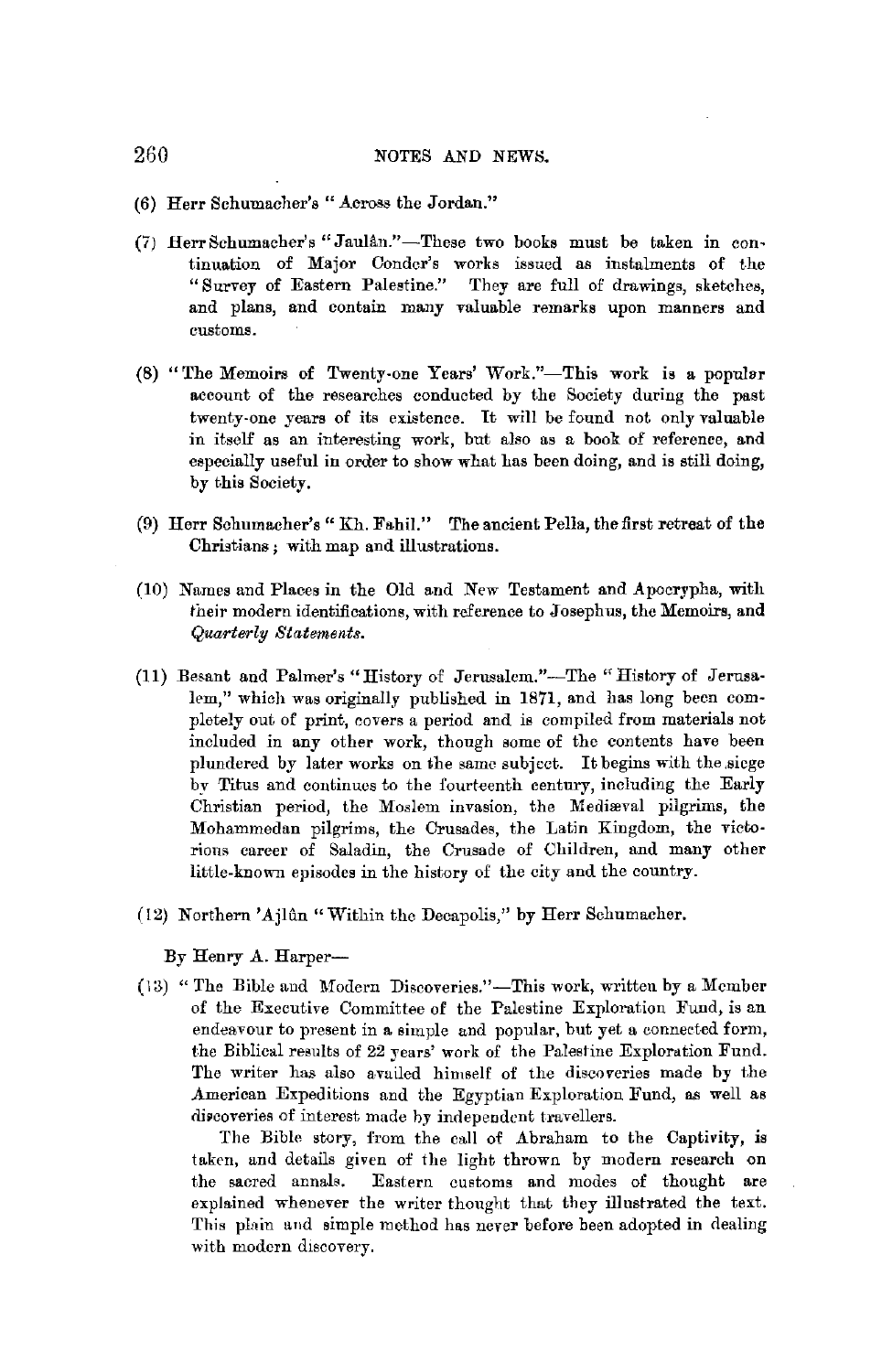To the Clergy and Sunday School Teachers, as well as to all those who love the Bible, the writer hopes this work will prove useful. He is personally acquainted with the land ; nearly all the places spoken of he has visited, and most of them he has moreover sketched or painted. It should be noted that the book is admirably adapted for the School or Village Library.

By Guy le Strange-

(14) "Palestine under the Moslems."-For a long time it had been desired by the Committee to presem; to the world some of the great hoards of information abont Palestine which lie buried in the Arabic texts of the Moslem geographers and travellers of the Middle Ages. Some few of the works, or parts of the works, have been already translated into Latin, French, aud German. Hardly anything has been done with them in English, and no attempt has ever been made to systematise, compare, and annotate them.

This has now been done for the Society by **Mr.** Guy le Strange. The work is divided into chapters on Syria; Palestine, Jerusalem, and Damascus, the provincial capitals and chief towns, and the legends related by the writers consulted. These writers begin with the ninth century and continue until the fifteenth. The volume contains maps and illustrations required for the elucidation of the text.

The Committee have great confidence that this work-so novel, so useful to students of mediæval history, and to all those interested in the continuous story of the Holy Land-will meet with the success which its learned author deserves.

By W. M. Flinders Petrie-

(15) "Lachish" (one of the five strongholds of the Amorites). $-An$  account of the excavations conducted by Mr. Petrie in the spring of 1890, with view of Tell, plans and sections, and upwards of 270 drawings of the objects found.

By Trelawney Saunders-

(16) "An Introduction to the Survey of Western Palestine, describing its Waterways, Plains, and Highlands, with special reference to the Water Basin- $(Map. No. 10).$ "

The new map of Palestine, so long in hand, is now ready. It embraces both sides of the Jordan, aud extends from Baalbek in the north to Kadesh Barnea in the south. All the modern names are in black; over these are printed in red the Old Testament and Apocrypha names. The New Testament, Josephus, and Talmudic names are in blue, and the tribal possessions are tinted in colours, giving clearly all the identifications up to date. It is the most comprehensive map that has been published, and will be invaluable to universities, colleges, schools, &c.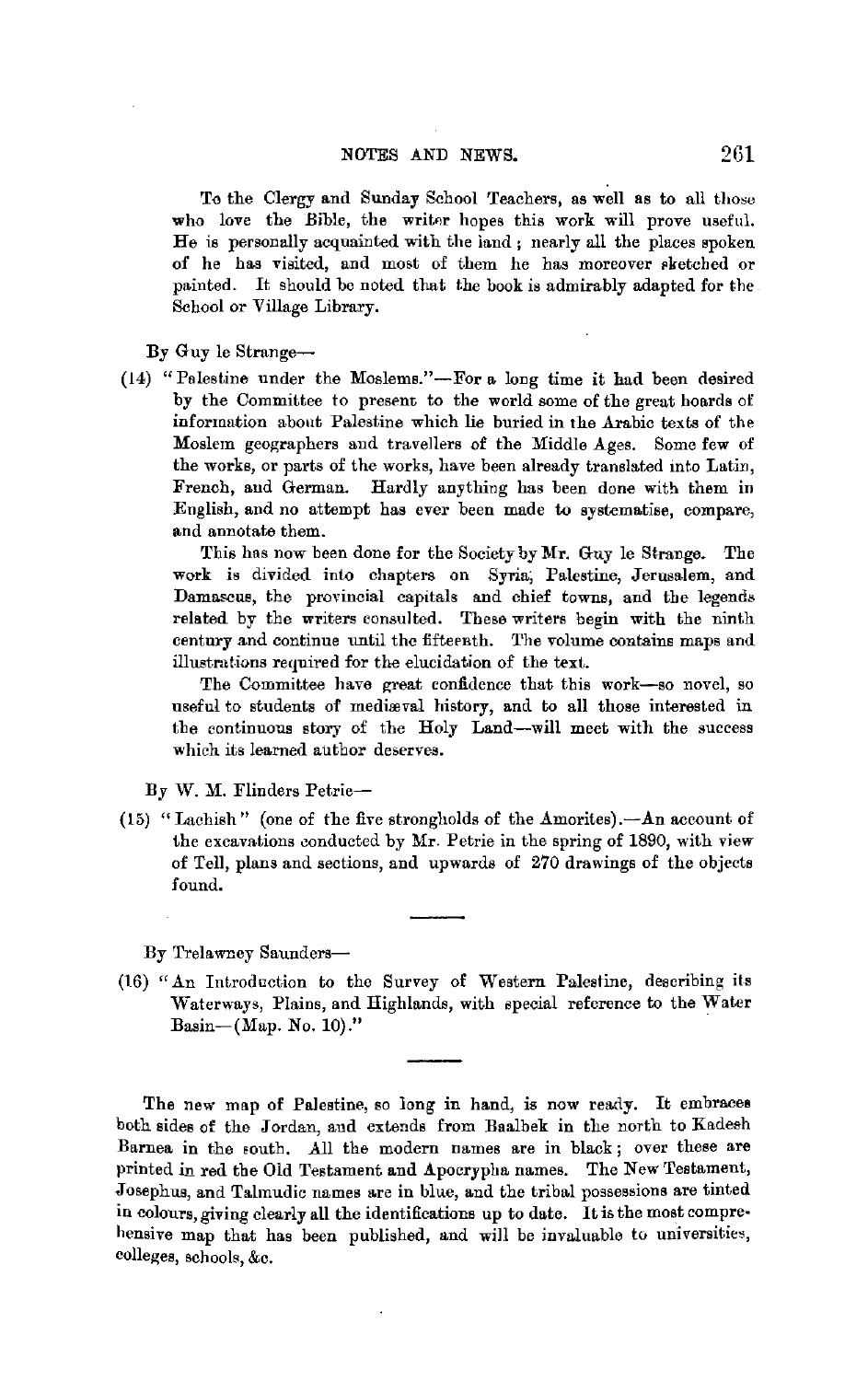It is published in 21 sheets, with paper cover; price to subscribers to the Fund, 24s., to the public, £2. It can be had mounted on cloth, rollers, and varnished for hanging. The size is 8 feet by 6 feet. The cost of mounting will be extra *(see* Maps).

Branch Associations of the Bible Society, all Sunday School Unions within the Sunday School Institute, the Sunday School Union, and the Wesleyan Sunday School Institute, will please observe that by a special Resolution of the Committee they will henceforth be treated as subscribers and be allowed to purchase the books and maps (by application only to the Secretary) at reduced price.

The income of the Society, from June 18th to September 18th was-from annual subscriptions and donations, including Local Societies, £158 *5s. 5d.* ; from all sources, £563 *Is 5d.* The expenditure during the same period was £737 3s. *2d.* On September 22nd the balance in the Bank was £345 13s. 4d.

Subscribers are begged to note that the following can be had by application to the office, at  $1s$ . each:-

- 1. Index to the *Quarterly Statement,* 1869-1880.
- 2. Cases for Herr Schumacher's "Jaulân."
- 3. Cases for the *Quarter(y Statement,* in green or chocolate.
- 4. Cases for "Abila," "Pella," and "'Ajlûn" in one volume.

Early numbers of the *Quarterly Statement* are very rare. In order to make up complete sets, the Committee will be very glad to receive any of the  $\lnot$ ollowing numbers : $\lnot$ 

No. II, 1869; No. VII, 1870; No. III, 1871; January ar.d April, 1872; January, 1883, and January, 1886.

It having again been reported to the Committee that certain book hawkers are representing themselves as agents of the Society, the Committee have to caution subscribers and the public that they have no book hawkers in their employ, and that none of their works are sold by itinerant agents.

While desiring to give every publicity to proposed identifications and other theories advanced by officers of the Fund and contributors to the pages of the *Quarterly Statement*, the Committee wish it to be distinctly understood that by publishing them in the *Quarterly Statement* they neither sanction nor adopt them.